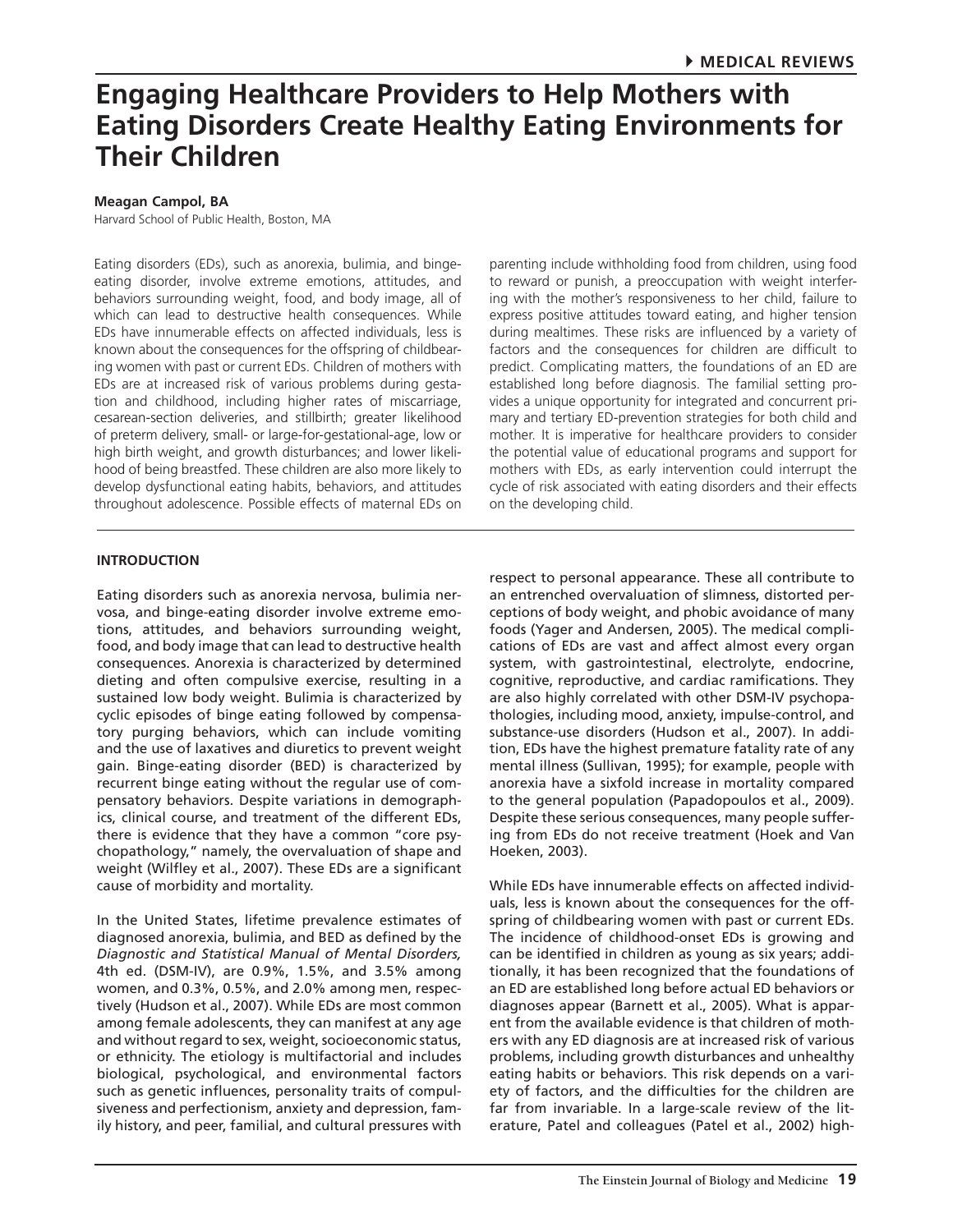lighted five broad categories of putative mechanisms underlying the transmission of ED disturbances from parents to children. These include (1) genetic influences, (2) the direct effect of parental eating psychopathology impinging on parenting (e.g., parents withholding food from their children as they do from themselves), (3) the indirect influence of EDs through the disturbance of general parental functioning, such as preoccupation with food, body shape, and weight, which may impair concentration and thereby interfere with the parents' sensitive responsiveness to their children, (4) parents acting as poor role models for children in relation to eating behaviors and attitudes, either through dieting or through their own eating behaviors, and (5) the association of parental EDs with discordant marital and family relationships, which have been shown to adversely affect child development.

This familial constellation of EDs and their downstream effects provides a unique opportunity for integrated and concurrent primary and tertiary ED-prevention strategies for both child and mother. In accordance with a number of recent studies (Patel et al., 2002; Russell et al., 1998; Stein et al., 2006), it is imperative to consider the potential value of educational programs and support for mothers with eating disorders. It was recently opined that "indeed such early intervention could serve as a means by which we could interrupt the 'cycle of risk' associated with eating disorders" and its effects on the developing child (Reba-Harreleson et al., 2010).

# **OUTCOMES FOR CHILDREN OF MOTHERS WITH EATING DISORDERS**

**Effects of Mothers' ED on Pregnancy and Early Childhood** EDs can have substantial adverse effects on pregnancy and parturition, including method and timing of delivery, weight and size of the newborn, and rates of breastfeeding. For example, higher rates of miscarriage have been noted in women with anorexia or bulimia, and higher rates of cesarean-section deliveries have been noted in women with anorexia or BED. Infants of mothers with anorexia or bulimia have increased incidences of low Apgar scores, breech presentation, cleft lip and palate, and stillbirth (Bulik et al., 2009). Building on the existing literature, a large prospective follow-up study found that women with anorexia or bulimia are at increased risk of delivering a low-birth-weight or a smallfor-gestational-age infant, as well as of preterm delivery (Sollid et al., 2004). They hypothesize that several factors might be responsible for impaired fetal growth, including weight-controlling behavior and compromised flow of essential nutrients in the maternal blood to the fetus; immunodeficiency from undernourishment that could lead to an increased risk of maternal infectious diseases and preterm delivery; and the excessive use of laxatives, diuretics, and appetite suppressants in some women that may have a teratogenic effect. Mothers with BED

have been shown to have high-birth-weight babies and large-for-gestational-age infants (Bulik et al., 2009).

There also is evidence that maternal anorexia and maternal bulimia decrease the likelihood that mothers will breastfeed their infants. Long-term breastfeeding fosters a positive maternal-child bond, aids in postpartum weight loss, and provides the mother with an opportunity to establish healthy eating habits for her infant, among other benefits (Carwell and Spatz, 2011). Yet fixation on returning to her prepregnancy weight can overshadow a mother's willingness to breastfeed her infant. This tendency can continue into early childhood, as many mothers with EDs underfeed their children out of an exaggerated concern for their children's weight (Russell et al., 1998). There is also evidence that mothers with EDs may feel too embarrassed or self-conscious to breastfeed their children, which is likely related to ED psychopathology of heightened self-awareness of the body (Waugh and Bulik, 1999).

# **Effects of Mothers' ED on Parenting and Children's Eating Behaviors**

EDs often run in families and the pathophysiology of EDs is multifactorial, so a home environment influenced by a mother's ED can have a significant impact on the eating behaviors of children and adolescents. For example, the degree of mealtime disorganization and the level of maternal strong control and disharmony both mediate the association between maternal ED and childfeeding disturbances (Cooper et al., 2004). Although the causal relationships and associations are unclear and the distinction between ED subtypes is often not assessed, there is evidence to suggest that mothers with any ED diagnosis are more likely to use food for nonnutritional purposes (e.g., to reward, or to express love), to demonstrate an exaggerated concern about their children's weight, and to fail to encourage positive attitudes toward food and mealtimes, which is important in encouraging a wide and varied diet (Agras et al., 1999; Waugh and Bulik, 1999).

A prospective longitudinal study of ten-year-old children of mothers with various EDs found associations among the duration of the maternal ED, the degree of maternal-child conflict at mealtime at five years old, and the child's development of ED psychopathology (Stein et al., 2006). It appears that the longer children are exposed to dysfunctional maternal eating habits and attitudes, the more likely they are to develop dysfunctional eating habits and attitudes themselves. The study also suggests that mealtimes become a major source of contention, effectively overstating to the child the importance of the quantity of food and the manner in which it is eaten.

Research exploring familial transmission of general concerns about weight, shape, and eating has found that intergenerational links in assumptions about eating and negative self-beliefs play a role in the manifesta-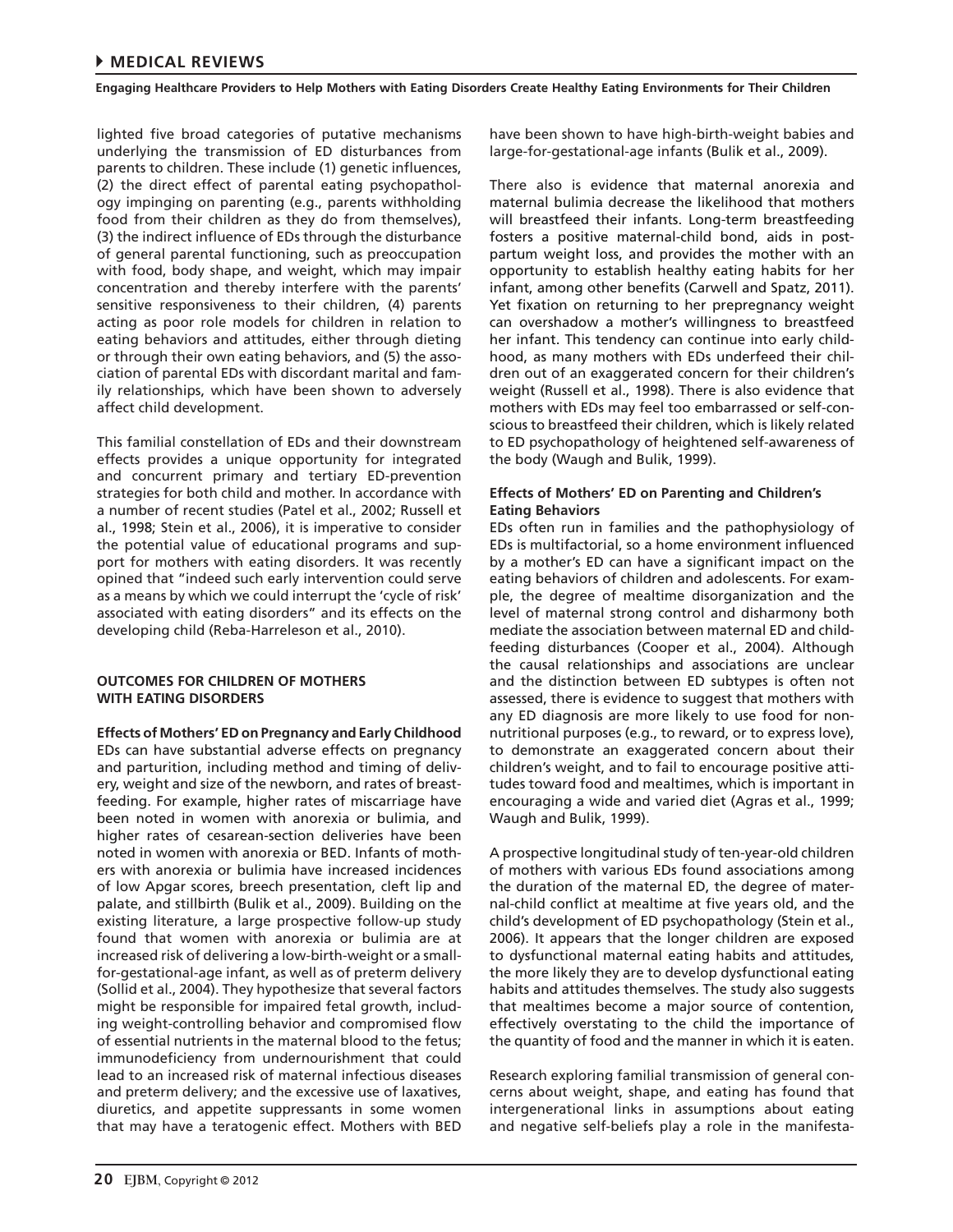tion of EDs. Observed correlations between daughters' and mothers' concerns have been interpreted as evidence of maternal modeling. Direct comments by mothers about their daughters' weight or diet, like parental modeling, affects the daughters' beliefs and behavior. However, the role of the mother-daughter relationship may extend beyond simple modeling; that relationship may represent a complex interaction between two autonomous individuals that can either protect from or facilitate excessive concerns about weight (Ogden and Steward, 2000). Findings suggest that the complex role of parent-child dynamics may need to be considered if treatment for parental and adolescent EDs is to be successful (Cooper et al., 2001).

The potential for these interpersonal issues to affect children does not necessarily go unnoticed by the mothers. In a qualitative analysis of mothers with various ED diagnoses and preschool children, major themes identified regarding their parental concerns include: fear of passing on eating attitudes; discomfort with preparing food and providing regular meal patterns; managing their own food intake, particularly during pregnancy; the ability for self-care; struggles with self-identity and general parental expectations; the need for control; and the emotional and psychological impact on the parent-child relationship (Bryant-Waugh et al., 2007). This finding is important to mothers who are considering motivations and partnerships in the process of developing ED-prevention strategies for their offspring.

# **ENGAGING HEALTHCARE PROVIDERS**

#### **Gaps in Knowledge**

EDs are not frequently detected in primary-care settings because often the physical and psychological symptoms seem unrelated. For patients suffering from bulimia, who are usually either within normal weight ranges or overweight, detection becomes even more difficult. While primary healthcare providers are in the best position to screen for individuals struggling with EDs, little is known about how the providers are trained in this capacity (Linville et al., 2010). The few researchers who have examined this phenomenon found that physicians felt unprepared to screen or intervene adequately, for reasons including lack of physician skills and knowledge, limited resources, or lack of time to deal with the needs of an ED patient (Clarke and Polimeni-Walker, 2004). In one recent study, almost 80% of frontline medical providers reported that they had patients with eating disorders whom they were unsure how to treat, and over half reported either moderately or strongly supporting universal screening for EDs in all patients, regardless of presenting issue. Providers also desired increased ED training and continuing medical education (Linville et al., 2010).

Much research has been done to formulate diagnostic guidelines for identifying persons with EDs. The Academy of Eating Disorders has made available a clinical-measures toolkit for healthcare providers that contains guides for ED diagnosis, body image, general level of functioning, and ED psychopathology, including anxiety and depression (Academy of Eating Disorders, 2011). However, there are no existing guidelines for providers about engaging their adult patients with EDs on the subject of how the disease is affecting their pregnancy or their children. This remains an opportunity regularly missed by providers. A survey of psychiatrists revealed that they had little knowledge concerning the children whose mothers they treated for EDs and the effects of the maternal disorder on the children's eating, growth, and psychological adjustment; in fact, the majority did not assess or treat the family or children (Berg and Hodes, 1997). The authors' impression is that even though psychiatrists are willing to consider the children of patients with EDs, this willingness needs to be accompanied by training and heightened awareness of the risks to these children.

As noted, there are many negative outcomes of maternal EDs that can affect a child's growth and development, eating behaviors, and attitudes about food. Engaging these mothers provides a crucial and unique opportunity for simultaneous primary, secondary, and tertiary prevention of EDs. For any level of ED prevention to occur, providers need to be prepared to engage their patients in discussion of the pertinent issues, and implement screening and interventions.

#### **Screening**

Providers must make screening for EDs, and informing pregnant or mothering patients of the possible effects on their children, part of the routine patient interview. A number of questionnaires are currently available to aid providers in the diagnostic process (Academy of Eating Disorders, 2011), but routine screening for EDs elicited during a patient's medical history should be the goal. Screening tools include the Eating Attitudes Test (EAT-26) and the five-item British SCOFF questionnaire. The SCOFF questionnaire (Morgan et al., 1999) was developed for primary-care physicians to be a fast and reliable screening tool and has been evaluated to be 77.8% sensitive and 87.6% specific in identifying an ED (Lähteenmäki et al., 2009). Other tools attempt to address specific screening problems that concern the ED population, such as lack of disclosure. The Self-Loathing Subscale (SLSS) has been shown to have high internal consistency, concurrent validity, and convergent validity; since the SLSS is based on questions about exercise and is not easily identifiable as a screening tool for EDs, the scale may be particularly useful in identifying possible pathologies in individuals who may try to suppress or deny obvious symptoms of EDs (Aruguete et al., 2007). Alternatively, clinicians should recognize that the majority of women with EDs will not readily disclose this information to their healthcare providers, so asking questions sensitively as a concerned provider for the infant or child might be better received than strategies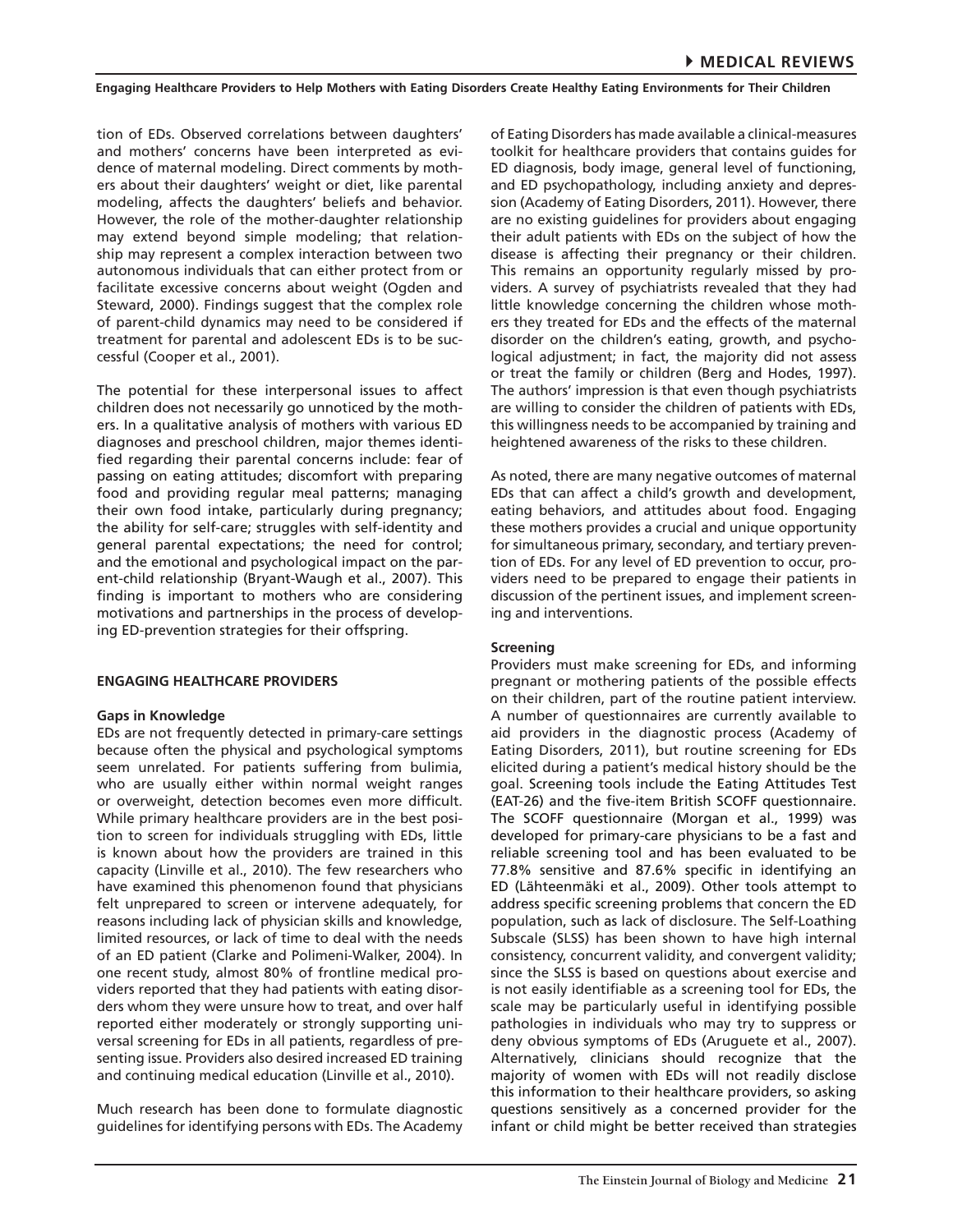# 4**MEDICAL REVIEWS**

**Engaging Healthcare Providers to Help Mothers with Eating Disorders Create Healthy Eating Environments for Their Children**

| TABLE 1. HELPING MOMS WITH EATING DISORDERS (EDS) CREATE HEALTHY EATING ENVIRONMENTS FOR KIDS                                                   |                                                                                        |                                                                                                           |                                                                                                                                                                                                             |                                                                                                                                                                                                                      |
|-------------------------------------------------------------------------------------------------------------------------------------------------|----------------------------------------------------------------------------------------|-----------------------------------------------------------------------------------------------------------|-------------------------------------------------------------------------------------------------------------------------------------------------------------------------------------------------------------|----------------------------------------------------------------------------------------------------------------------------------------------------------------------------------------------------------------------|
| Life Stage                                                                                                                                      | <b>ED Indicator</b>                                                                    | <b>Risks for Child</b>                                                                                    | <b>What to Ask Mom</b>                                                                                                                                                                                      | What to Do                                                                                                                                                                                                           |
| All Life<br><b>Stages</b><br>of Child                                                                                                           | - Mothers'<br>preoccupation<br>with food,<br>weight,<br>and body image                 | - Increased risk for<br>disturbed eating<br>behaviors/attitudes<br>- Increased risk for ED<br>development | - How do you think your eating<br>behaviors or attitudes have affected<br>your child, if at all?<br>- What are your concerns?<br>- Would you like help?                                                     | - Screen for EDs<br>- Educate/counsel<br>- Refer for treatment or<br>therapy<br>- Recognize indications for<br>hospitalization                                                                                       |
| Information for specific stages detailed below                                                                                                  |                                                                                        |                                                                                                           |                                                                                                                                                                                                             |                                                                                                                                                                                                                      |
| Antenatal<br>(In utero)                                                                                                                         | - Poor weight gain<br>- Use of laxatives,<br>diuretics,<br>or appetite<br>suppressants | - Preterm birth<br>- Low birth weight<br>- Low Apgar score<br>- Cesarean section<br>- Stillbirth          | - What is your diet on a typical day?<br>- Do you have trouble gaining weight?<br>- Are you worried about gaining<br>weight?<br>- Are you currently struggling with EDs<br>or using methods to lose weight? | - Monitor weight at each visit<br>- Educate about expected<br>weight gain<br>- Listen for red-flag dialogue<br>- Inform of risks for baby<br>- Suggest food diary with<br>qoals<br>- Refer to nutritionist/dietician |
| Infancy<br>$(0-12$ months)                                                                                                                      | - No/infrequent<br>breastfeeding<br>- Inadequate<br>provision of<br>formula            | - Denied benefits of<br>breastfeeding:<br>immunoprotection,<br>bonding, nutrition<br>- Growth delays      | - How do you feed your baby?<br>- How much are you feeding<br>your baby? How often?<br>- Are you able to breastfeed?                                                                                        | - Counsel on benefits of<br>breastfeeding<br>- Teach or refer to instructor<br>- Monitor child growth charts                                                                                                         |
| Early<br>Childhood<br>$(1-3 \text{ years})$                                                                                                     | - Withholding food<br>- Underfeeding of<br>child                                       | - Child feeding<br>disturbances<br>- Growth delays                                                        | - What does your child eat every day?<br>- Do you have difficulties feeding<br>your child? Is your child often<br>hungry?                                                                                   | - Suggest food diary for<br>mom/kid<br>- Monitor child growth charts<br>- Encourage partner<br>participation                                                                                                         |
| Late<br>Childhood &<br>Adolescence                                                                                                              | - Poor role model<br>for eating behavior<br>- Disorganized meals                       | - Dysfunctional<br>eating behaviors<br>and/or attitudes                                                   | - Are mealtimes hard for your family?<br>- What is mealtime like in the house?<br>- Is your child a fussy or picky eater?                                                                                   | - Display positive eating<br>behaviors and attitudes<br>- Encourage regular mealtime<br>routines                                                                                                                     |
| Possible Providers: Family Doctor, Pediatrician, Ob/Gyn, Midwife, Psychiatrist/Psychologist, Social Worker, School Nurse, Nutritionist, Dentist |                                                                                        |                                                                                                           |                                                                                                                                                                                                             |                                                                                                                                                                                                                      |

such as use of the SLSS (Carwell and Spatz, 2011).

Substantial evidence suggests that changing the routine behavior of providers is possible, but this change generally requires comprehensive approaches at different levels (doctor, team practice, hospital, wider environment), tailored to specific settings and target groups (Grol and Grimshaw, 2003). For providers, educational materials or didactic continuing medical education sessions might not be effective in changing practices unless the education is interactive and continuous, and includes such issues as discussion of evidence, local consensus, peer feedback on performance, making personal and group learning plans, and the like. Other key players and contexts include the patient, the patient's partner or advocate, the organization of care processes, resources, leadership, and the political environment. In a setting of rigorous evaluation, explicit guidelines for various purposes (including specific clinical conditions, preventive care, and support services) do improve clinical practice and quality of care (Grimshaw and Russell, 1993).

# **Interventions**

Once healthcare providers are ready to screen patients for EDs with particular concern for the possible effects on their children, they need to be equipped with toolboxes for treatment and prevention. Interventions for mothers with EDs can include health awareness, health education, behavioral counseling or individual therapy, and group interventions, all of which may be embraced at many levels of healthcare provision. It is important to note that, although they are valuable, education and behavior-change models do not always translate into measurable health outcomes; thus, providers must remain conscious of health targets and evaluate the impact of their efforts.

A successful example of behavioral-change intervention in mothers' behavior resulting in improved child health involves smoking cessation during pregnancy; smoking is the foremost cause of preventable perinatal mortality. A randomized control trial by Wright and colleagues (Wright et al., 1996) used a provider-led intervention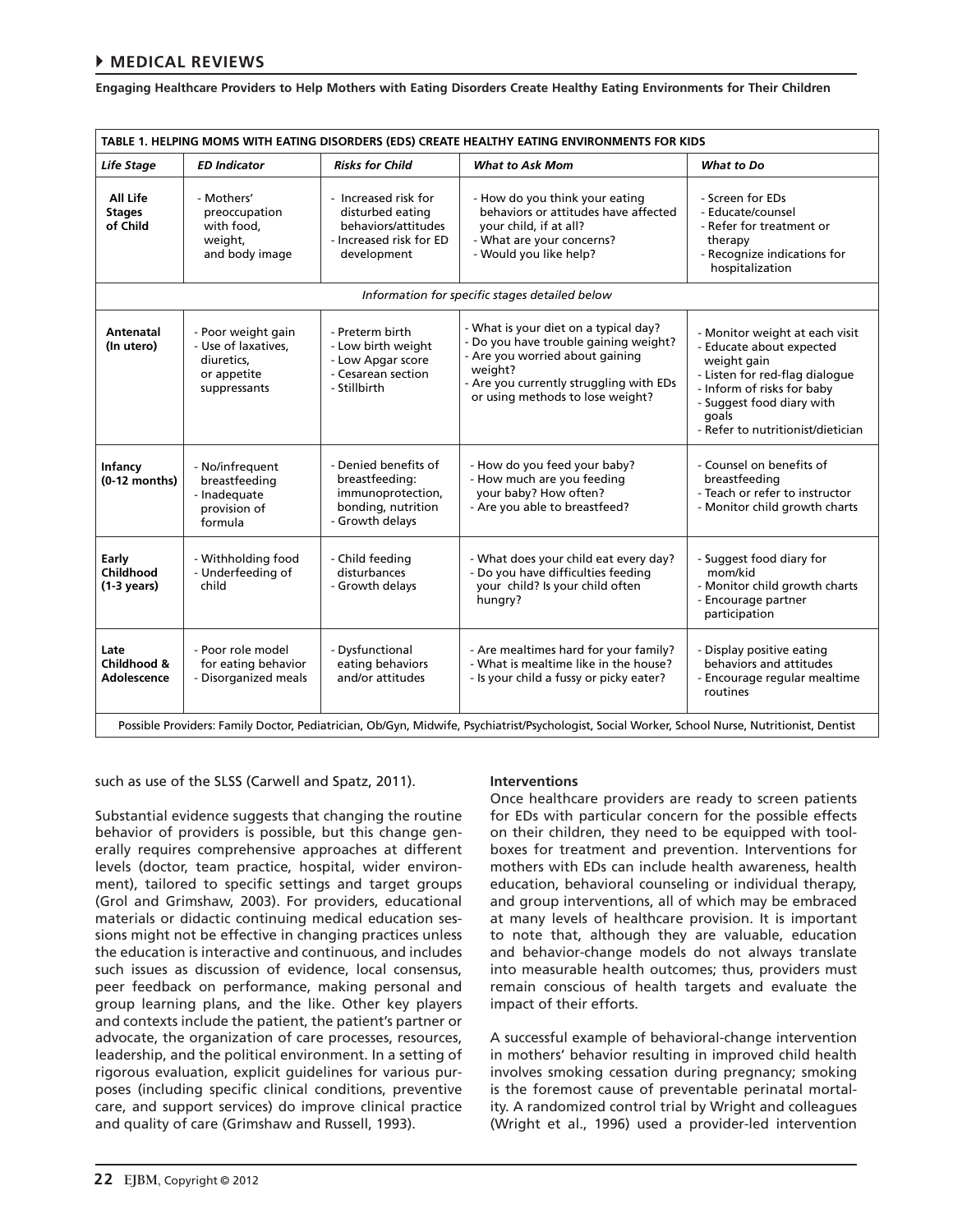

consisting of smoker identification, chart prompts, a scripted intervention with multiple options, and a selfdirected smoking-cessation manual. Providers at ten prenatal care sites across North Carolina attempted to negotiate a quit date with each smoker and, if unsuccessful, gave alternative assignments, such as brand switching, cigarette reduction, or discussions with family members. Patients who set quit dates were sent letters of support. The study established effective, biologically verified outcomes that were applicable across diverse clinical sites, with particular effectiveness among populations with a high prevalence of smoking. The smokingcessation behavioral-change model might be adapted as a successful intervention for ED prevention in children of mothers with these disorders, with particular attention paid to how maternal behavioral changes can lead to improved child-health outcomes.

One example of a secondary prevention strategy for EDs is the National Eating Disorders Screening Program (NEDSP), conducted on more than 400 college campuses in 1996. The NEDSP was an educational and two-stage screening program designed to detect potentially clinically significant disordered eating attitudes and behaviors and offer referrals for further evaluation when warranted. A randomly selected subset of this sample was used to analyze the program's impact (Becker et al., 2003). The results suggest that educational and screening programs may be an effective mechanism for second-

ary prevention of EDs by identifying and encouraging treatment for those with clinically significant symptoms. They also suggest that awareness both of the risks of disordered eating and of available treatment options may not be sufficient to motivate individuals to adhere to recommendations to seek treatment. Clinicians should, therefore, be vigilant in tracking nonadherence to treatment recommendations and proactive in facilitating treatment.

For behavior-change counseling of mothers with EDs, there are a number of recognized educational targets. (Table 1) Based on their review of the literature, Waugh and Bulik (1999) recommend that mothers with EDs "receive adequate prenatal care to assist with adequate nutritional intake and weight gain, special supportive intervention to deal with both continued nutritional adequacy as well as the self-consciousness that may inhibit breastfeeding, and assistance with establishing a healthy eating environment for their children so they can grow up with positive attitudes towards eating and food." Since restricting food can lead to maladaptive eating, but overeating has contributed to a pandemic of childhood obesity, parents could be counseled to start early in helping children to learn healthy eating habits. This could include promoting fruits and vegetables at an early age and avoiding unhealthy snacks in the home so there is less opportunity for food restriction (International Conference on Eating Disorders, 2004).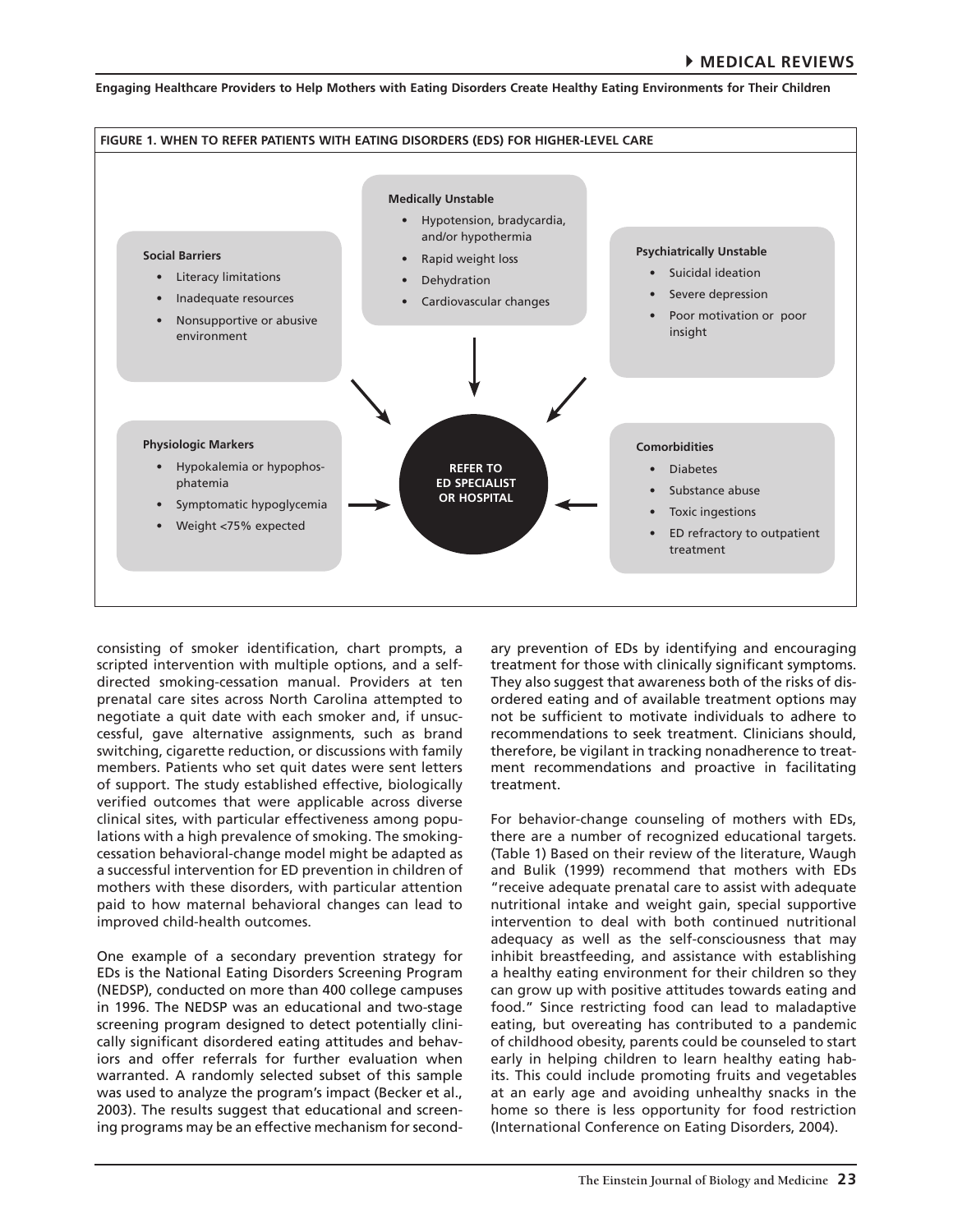In addition to health education and behavior-change counseling, there are a number of ways to engage patients to prevent the transmission of negative eating behaviors to children. In general, group therapy can modify mother-child interactions and may reduce the risk of transmitting an ED. Support from a therapeutic group can allow space for reflection; it can provide mothers the opportunity to become aware of dysfunctional behavior and the reasons behind it, as well as to improve their own EDs and implement changes in their responses to their children's needs (Barnett et al., 2005). One study developed a parenting skills-and-support intervention for mothers with EDs who were caring for children under the age of five (Bryant-Waugh et al., 2007). Its group-intervention model incorporated general parenting skills as well as focused topics specific to the patient group. It also offered a setting separate from the general population, taking into account the tendency toward lower self-esteem and anxiety among ED patients. An evaluation of the intervention revealed that the majority of mothers valued it and felt it had a positive impact on their parenting skills and confidence. It suggested a reduction in parenting concerns and improved depression scores following group participation. An intervention designed to address the identified issues could have important beneficial effects on child development and provide a valuable means of support to this targeted patient group.

It is vital to train healthcare providers screening for EDs on how to recognize the need for referral to higherlevel care during the screening, intervention, and treatment processes. The National Eating Disorders Association has published a guide for primary-care physicians that outlines questions to assess ED severity, provides recommended laboratory tests, and lists criteria for triaging the level of care (Maine, 2005). Although many of the medical and psychological complications of anorexia and bulimia are treatable (Mehler, 2003; Yager and Andersen, 2005), complicated comorbidities of EDs should be managed by an experienced, multidisciplinary team consisting of physicians, psychiatrists or psychologists, and registered dieticians. Patients with severe consequences of malnutrition or who are medically or psychiatrically unstable should be hospitalized (Figure 1). Indications for hospitalization include unstable vital signs, dehydration, electrolyte abnormalities, rapid weight loss, or psychological instability such as poor motivation or insight, severe coexisting psychiatric disease, suicidal ideation, or an antitherapeutic or abusive home environment (Yager and Andersen, 2005). If possible, referral to a facility that specializes in the care of patients with EDs can yield better outcomes, likely secondary to effective protocols for nutritional rehabilitation, nursing support, and emotional care (Wolfe and Gimby, 2003). An appropriate and comprehensive level of care will improve outcomes not only for the patient, but for her children as well.

# **Intervention Guidelines**

Interventions aimed at preventing negative eating behaviors in the children of mothers with EDs should take into account the children's ages and should be targeted appropriately throughout the course of their lives. For example, pregnancy is an important and unique time for targeting interventions, as early intervention will decrease adverse consequences in children and there is increased potential for behavior change during pregnancy (as demonstrated by the smoking-cessation campaigns). Further, programming targets for mothers of adolescents should take into account: (1) early adolescence as a period of special vulnerability for girls; (2) parenting strategies that build intimacy, promote parents' knowledge of their children's daily experiences, and effectively resolve conflicts; and (3) the unique roles of both mothers and fathers in the development of adolescents' weight concerns (May et al., 2006). Interventions should also be culturally sensitive, as parental concerns and their seeking of medical help regarding weight gain, body shape, and growth are influenced by cultural factors. In Europe and North America, female beauty is associated with slimness, whereas in some societies in South Asia, the Caribbean, and certain African nations, a fuller body shape suggestive of fecundity is the ideal (Hodes et al., 1996). The cultural and ethnic background of a family should be considered when evaluating the intricate relationship between parental influences on a child's body image and eating habits. Finally, an examination of intervention strategies that engage fathers in ED prevention might be a topic for further research.

Interventions can be adopted and implemented by an array of healthcare professionals. Workers from many medical disciplines, including family practitioners, pediatricians, obstetrician-gynecologists, psychiatrists, and various nonphysicians who do primary care and preventive counseling (such as RNs, PAs, midwives, and social workers), come into contact with pregnant women or mothers with EDs and their children. Not only should professionals in each specialty be equipped with the necessary background information and strategies to screen and engage their patients, but they should also cooperate with one another to make the interventions most effective. A multifaceted approach is usually the best route to a successful intervention (Grol and Grimshaw, 2003). Implementation will take teamwork and persistence, but it is crucial for the sake of the millions of patients suffering with EDs—and for their children.